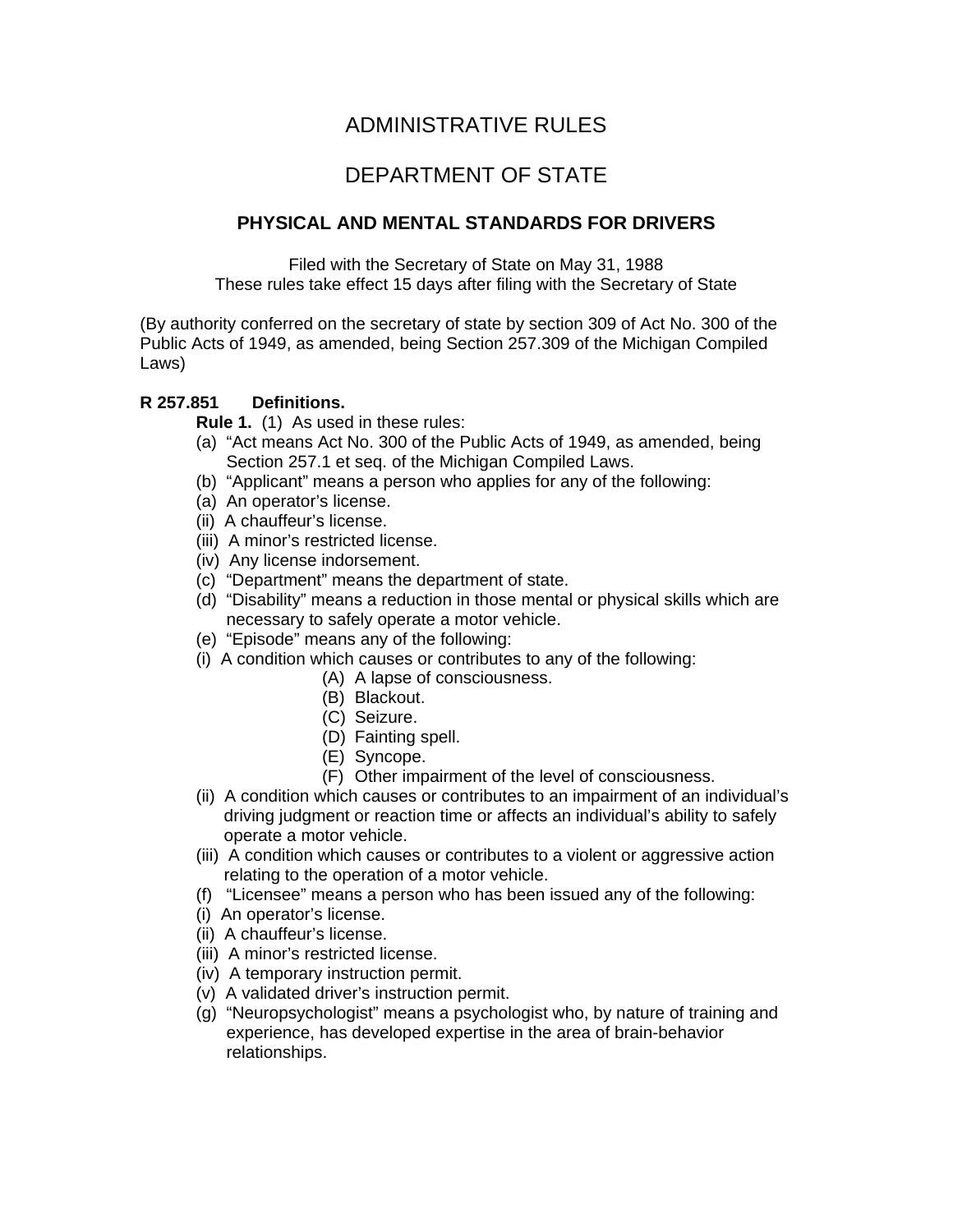- (h) "Physician" means an individual who is currently licensed to practice medicine or osteopathic medicine in this or another state as provided by statute.
- (i) "Psychiatrist" means a physician who, by nature of training and experience, has developed expertise in the area of psychiatry.
- (j) "Psychologist" means an individual who is currently licensed to practice psychology in this or another state as provided by statute.
- (k) "Statement of physical or mental history" means a statement from a physician or psychologist, on a form acceptable to the department, which contains information about a person's physical or mental history or condition as this history or condition relates to the person's ability to safely operate a motor vehicle.

(2) Nothing in these rules shall be construed to require medical testing or examination of an individual who objects on the grounds that such testing or examination violates his or her personal religious beliefs. However, such individual will still be required to meet all reasonable requirements to receive or retain a license or indorsement.

(3) A term defined in the act has the same meaning when used in these rules.

# **R 257.852 Health consultants.**

 **Rule 2.** (1) The secretary of state may appoint health consultants. Consultants shall serve 2-year terms from the date of original appointment. In selecting health consultants, the secretary of state shall appoint 1 or more person from each of the following categories:

- (a) A handicapper knowledgeable in the area of functional limitations which may affect the safe operation of a motor vehicle.
- (b) A licensed physical or occupational therapist knowledgeable in the area of functional limitations which may affect the safe operation of a motor vehicle.
- (c) A driver evaluator or instructor specializing in driver education of the disabled and adaptive motor vehicle equipment instruction.

(2) When appointing a health consultant, the secretary of state shall select from persons possessing expertise in areas such as the following:

- (a) Family practice.
- (b) Internal medicine.
- (c) Rehabilitation medicine.
- (d) Occupational therapy.
- (e) Physical therapy.
- (f) Cardiology
- (g) Psychiatry.
- (h) Psychology.
- (i) Neurology
- (j) Neuropsychology.
- (k) Ophthalmology.
- (l) Optometry.
- (m) Addiction counseling.
- (n) Endocrinology.
- (o) Pharmacology.
- (p) Social work.
- (q) Vocational rehabilitation counseling.
- (r) Other areas related to the diagnosis, treatment, or rehabilitation of disabilities which could affect the safe operation of motor vehicles.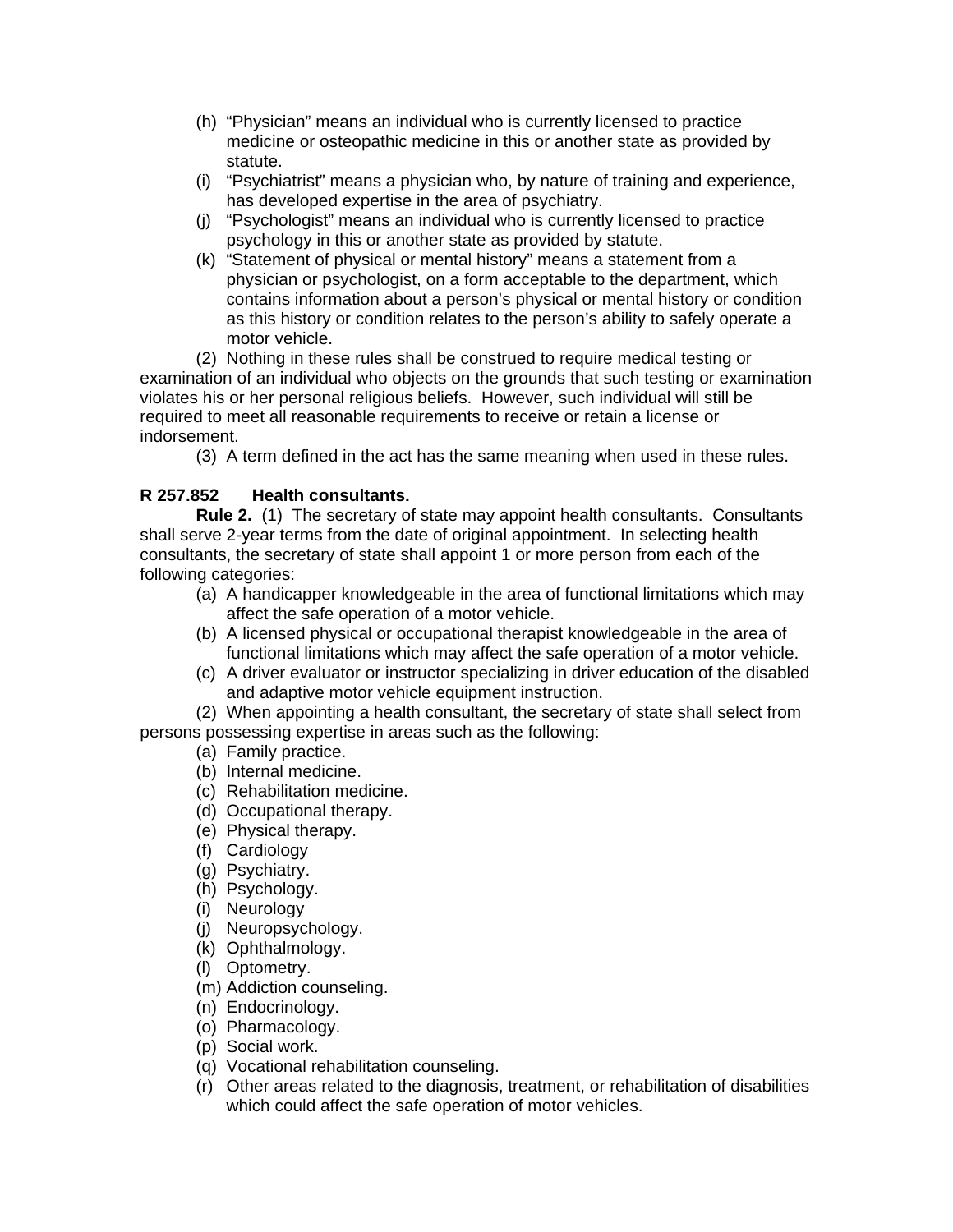(3) A health consultant may advise the department concerning physical and mental standards related to the licensing of drivers and safe operation of motor vehicles.

(4) Upon request, 1 or more health consultants shall advise the department concerning an applicant's or licensee's physical and mental ability to safely operate a motor vehicle.

(5) A recommendation from a health consultant shall be advisory only.

(6) Each health consultant shall complete a requested review in a timely fashion and shall submit a response to the department within a reasonable period of time, which shall not exceed 30 calendar days if a person's license has been suspended or revoked.

(7) If a consultant's response concerning a person whose license has been suspended or revoked takes more than 30 calendar days on 3 or more occasions, the health consultant shall be discharged.

#### **R 257.853 Statement of physical or mental history; refusal to process, or denial of, license application pending receipt and review of statement; submission by licensee at or before reexamination; contents; confidentiality.**

 **Rule 3.** (1) If the department has reason to believe that an applicant has a physical or mental disability which affects his or her ability to safely operate a motor vehicle, the department shall not process the application until a statement of physical or mental history has been received and reviewed.

 (2) The application shall be denied if, upon review, the statement indicates the person cannot safely operate a motor vehicle.

 (3) If the department has reason to believe that a licensee has a physical or mental disability which affects his or her ability to safely operate a motor vehicle, the department shall require the licensee to submit a statement of physical or mental history at or before a reexamination of the licensee. A license or indorsement may be restricted, suspended, or revoked if that action is ordered at a reexamination conducted by the department or if the person who completed the statement recommends no driving privileges or otherwise indicates the licensee lacks the physical or mental ability to safely operate a motor vehicle.

 (4) The statement of physical or mental history shall include all of the following information with respect to the person completing the examination:

- (a) Name, address, title, and signature.
- (b) Area or specialty of practice, if any.
- (c) The person's professional license number, if any, and telephone number.

(5) The statement of physical or mental history shall include all of the following information pertaining to the applicant or licensee:

- (a) The person's full name, address, and date of birth.
- (b) The date of the report.
- (c) The date of examination.

(6) The statement of physical or mental history shall contain the following information as it pertains to the current ability of the applicant or licensee to safely operate a motor vehicle:

- (a) The diagnosis, age of onset, prognosis, and prescribed treatment or plan of therapy.
- (b) Prescribed medications.
- (c) The person's compliance with and response to treatment, therapy, or medication.
- (d) Any adverse or other reaction to treatment, therapy, or medication.
- (e) The results of the examination.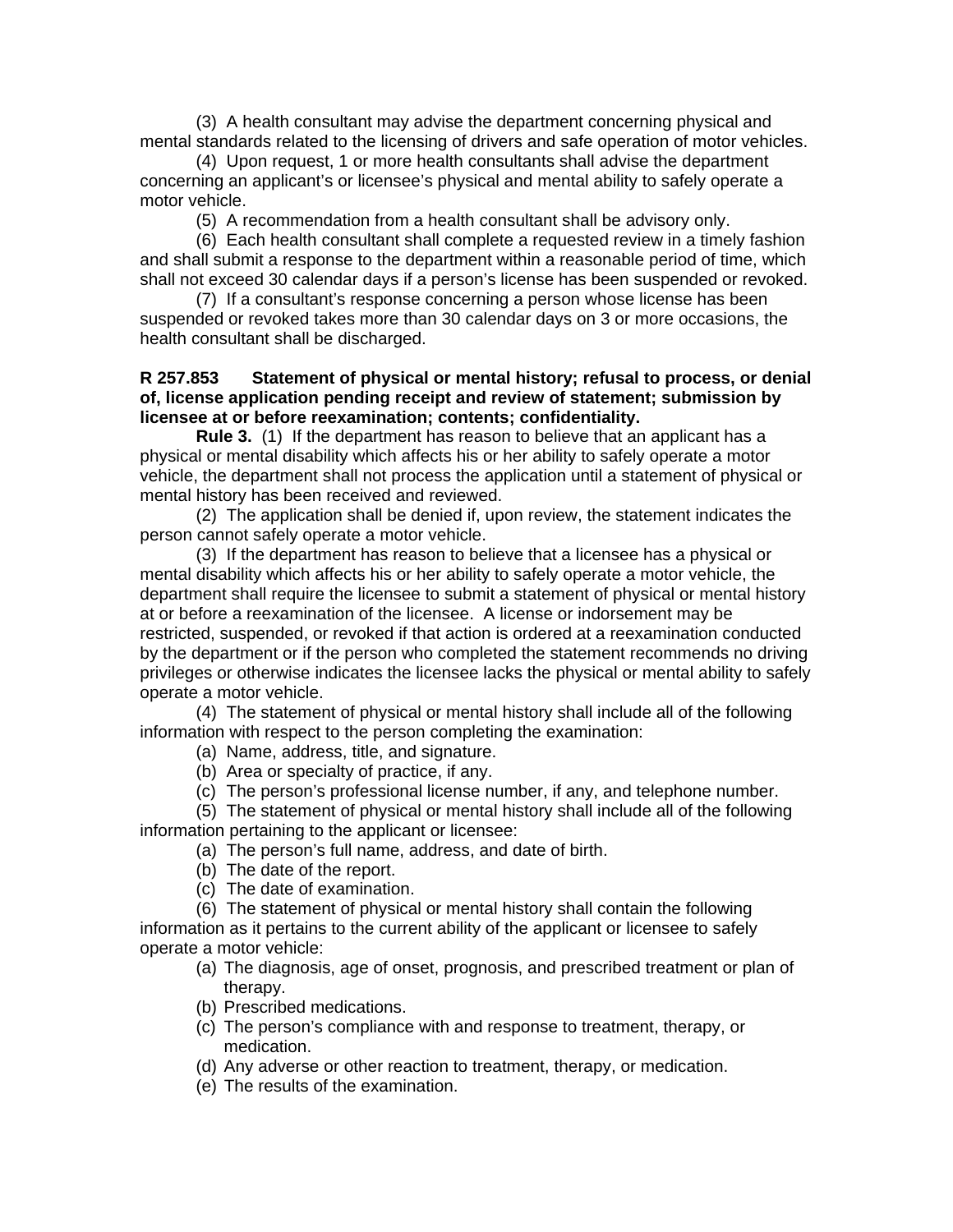- (f) The signature of the applicant or licensee on a release or waiver authorizing the use of the information by the department only for the purpose of assisting in evaluating the person's ability to safely operate a motor vehicle.
- (g) Any other information required by these rules.

(7) A statement of physical or mental history may include an evaluation of the effect of the condition and treatment, therapy, or medication upon the person's ability to operate a motor vehicle and a recommendation for licensure restrictions or special limitations.

(8) If the statement is completed by a psychologist or neuropsychologist and the applicant or licensee is taking prescribed medication for the treatment of his or her condition or for any other reason or condition known to the psychologist or neuropsychologist, the statement shall also be signed by the physician who prescribed the medication.

(9) The department may request the applicant or licensee to provide additional information concerning his or her current ability to safely operate a motor vehicle, including additional medical information when appropriate.

(10) The department may require, as a condition for or a restriction upon a license, that a licensee submit statements of physical or mental history periodically during the duration of a license or indorsement or upon submission of an application for an operator's or chauffeur's license or indorsement.

(11) A licensing action taken by the department on the basis of a physical or mental condition or disability will be reassessed by the department upon receipt of new medical evidence and documentation that the condition or disability has changed or abated or no longer exists.

(12) All records and information received or secured pursuant to these rules shall be kept confidential and shall be used only for the purpose of assisting in evaluating a person's ability to safely operate a motor vehicle.

(13) Disclosure of the contents of any document or other information received pursuant to these rules by any employee of the department for any reason other than assisting in the evaluation of a person's ability to safely operate a motor vehicle may be grounds for disciplinary action.

## **R 257.854 Episodic and other conditions.**

 **Rule 4.** (1) An applicant or licensee who has experienced an episode shall be denied an operator's license or chauffeur's license or any indorsement or shall have his or her license or indorsement indefinitely suspended after reexamination until her or she submits a recent statement of physical or mental history.

 (2) For an operator's license or motorcycle indorsement, the statement of physical or mental history shall include either of the following:

- (a) Certification that the person's condition is under control by medical or other treatment and that all symptoms or conditions which would affect the safe operation of a motor vehicle have been corrected, cured, or controlled or have abated for not less than 6 months.
- (b) Certification that the person has not had an episode within the previous 6 months.

(3) For a chauffeur's license or indorsement to operate a truck or bus, the statement of physical or mental history shall include either of the following:

(a) Certification that the person's condition is under control by medical or other treatment and that all symptoms or conditions which would affect the safe operation of a motor vehicle have been corrected, cured, or controlled or have abated for not less than 12 months.